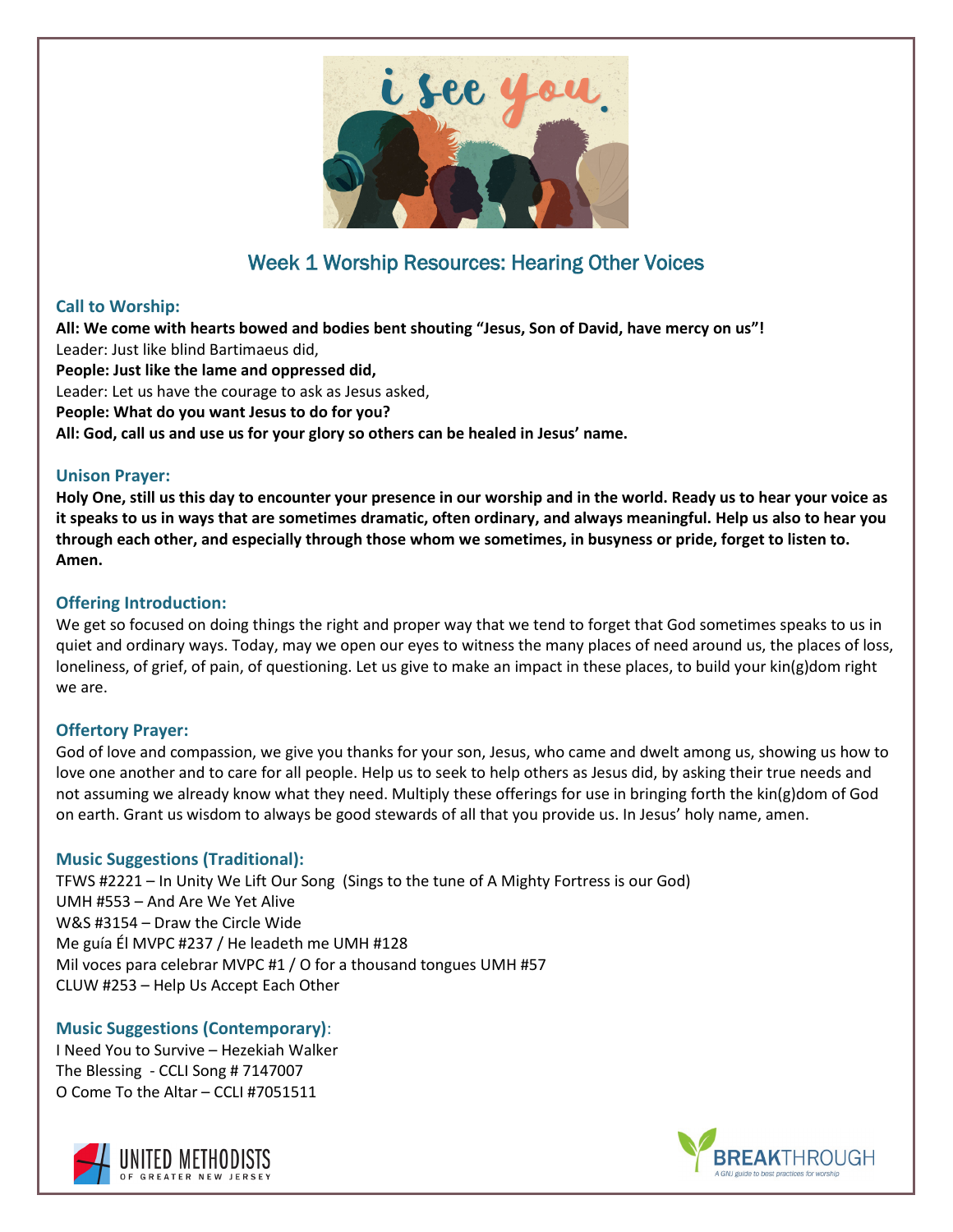

# Week 2 Worship Resources: Sisters Are Doing It for Themselves

#### **Call to Worship:**

God, we are grateful and stand in awe of how you see us! **How you see our sin and forgive us!** How you see our woundedness and heal us! **How you see the purpose of all people and call us!** How you see those on the margins and center them in Your story! **God, we are grateful and stand in awe of how you see us!**

# **Unison Prayer:**

**Gracious God break our reliance on the things of comfort. Break our desire to turn to the things of tradition that exclude and push away. Help us to see every piece of what we do as full of possibility. Help us to work towards inclusion and justice, where all means all. Amen.**

#### **Offering Introduction:**

God calls us to work together to extend the welcome table to include those who sit on the margins among us. Let us give today in a spirit of welcoming and widening our circle.

#### **Offertory Prayer:**

God of justice and mercy, we give you thanks for all the blessings you pour into our lives. We long to serve you with good stewardship of all we have. We also long to act justly. May you guide us and grant us discernment in how we use our resources. Help us to be open to receive your guidance, to listen wholeheartedly so that we can make a difference in this world creating a society of justice, love, and peace. We ask you to bless the givers and bless the receivers. Multiply what we offer abundantly so we can continue to serve you as we bring forth the kin(g)dom of God. In the name of our Savior, Jesus the Christ, amen.

# **Music Suggestions (Traditional):**

UMH #555 – Forward Through the Ages - (same tune as Onward Christian Soldiers) W&S – 3154 – Draw the Circle Wide TFWS #2175 – Together We Serve UMH #140 – Great Is Thy Faithfulness MVPC #30 Jubilosos te Adoramos MVPC #5 / Joyful, Joyful, we adore Thee UMH #89 CLUW #282 – Give to the Winds Thy Fears

**Music Suggestions (Contemporary)**: You Make Me Brave – CCLI #7003306 Another In the Fire – CCLI #7124907



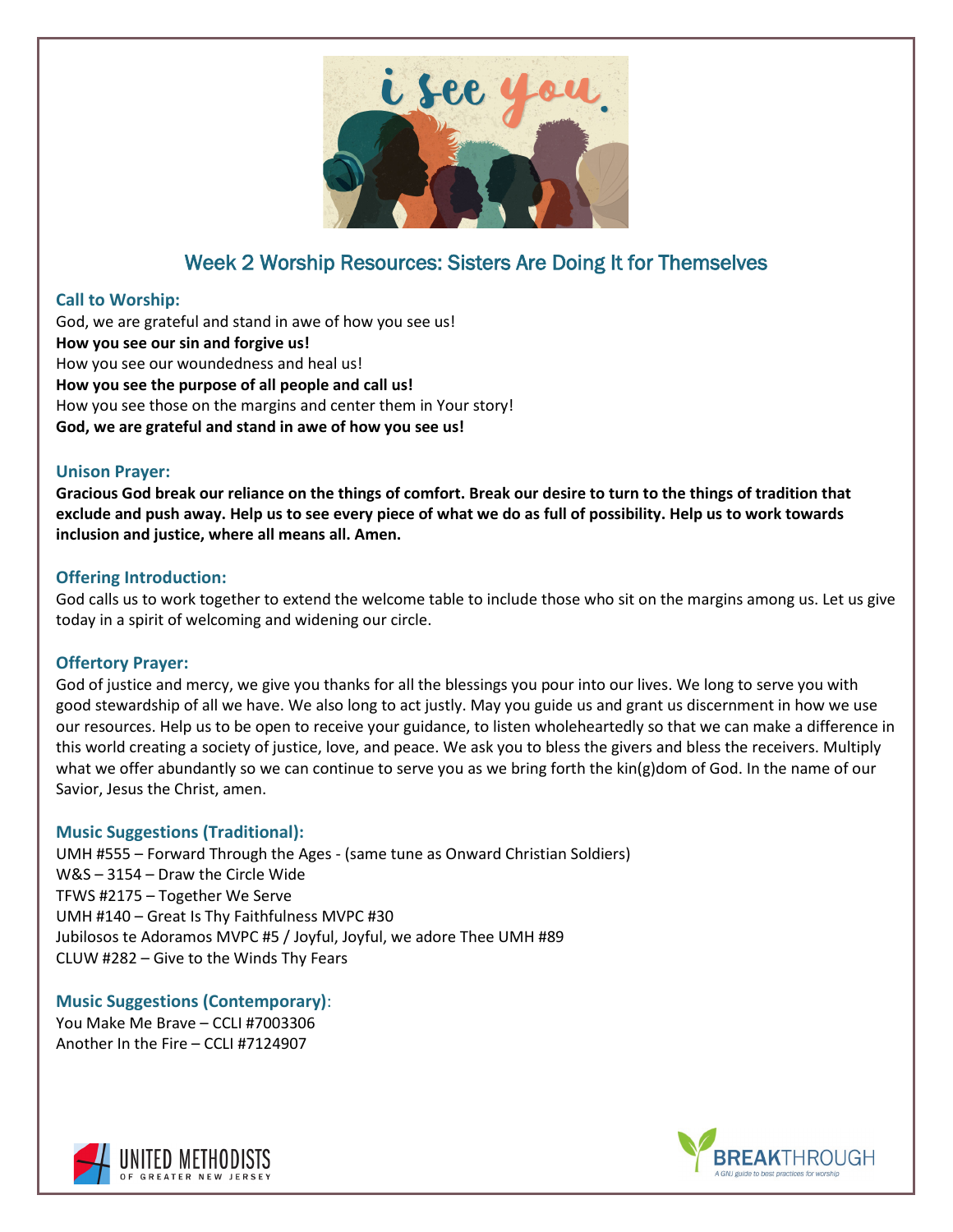

# Week 3 Worship Resources: R.E.S.P.E.C.T. the Stranger

#### **Call to Worship:**

The Lord our God is God of gods and Lord of lords -- **The God who is mighty and awesome,** The One who has no favorites, **The God who extends justice to the orphan and the widow.** How do we show our love for God? How do we show we are God's people? **By loving the stranger for we were once strangers of God!**

#### **Unison Prayer:**

**Loving God, you invite us again and again to redefine what love looks like among us. Continue to expand our understanding of you. Expand our sight to see each person as one who you love. As you welcome us, help us to show your expansive welcome in our community and beyond. Amen.**

#### **Offering Introduction:**

God shows us through scripture and in our own interactions the ways being in relationship *with* one another changes us and blesses us along our faith journey. As God pours abundantly into our lives, we thankfully and cheerfully respond with our gifts back to God.

#### **Offertory Prayer:**

Loving and merciful God, we give you thanks for your unconditional love. Help us to receive your grace and extend it to others. We offer to you all the resources you have provided, seeking their multiplication and wisdom in using them to serve *all* your people, regardless of their race, skin color, language, culture, socio-economic status, gender, or abilities. As we use these offerings to serve the children of God, may we also share with them the unconditional love you so freely give us. Grant us the understanding that we may be the only Jesus some people ever meet and reflect him to others. In Jesus' precious name, amen.

# **Music Suggestions (Traditional):**

UMH #548 – In Christ There is no East or West UMH #572 – Pass It On Oh que Amigo nos es Cristo MVPC #257 / What a Friend we have in Jesus UMH #526 Oh, Criaturas del Señor MVPC #22 / All Creatures of our God and King UMH #62 CLUW #254 – Blest Be the Dear Uniting Love

# **Music Suggestions (Contemporary)**:

God So Loved – CCLI #7138599 Make Room – CCLI #7101018 Cece Winans – Never Have to Be Alone